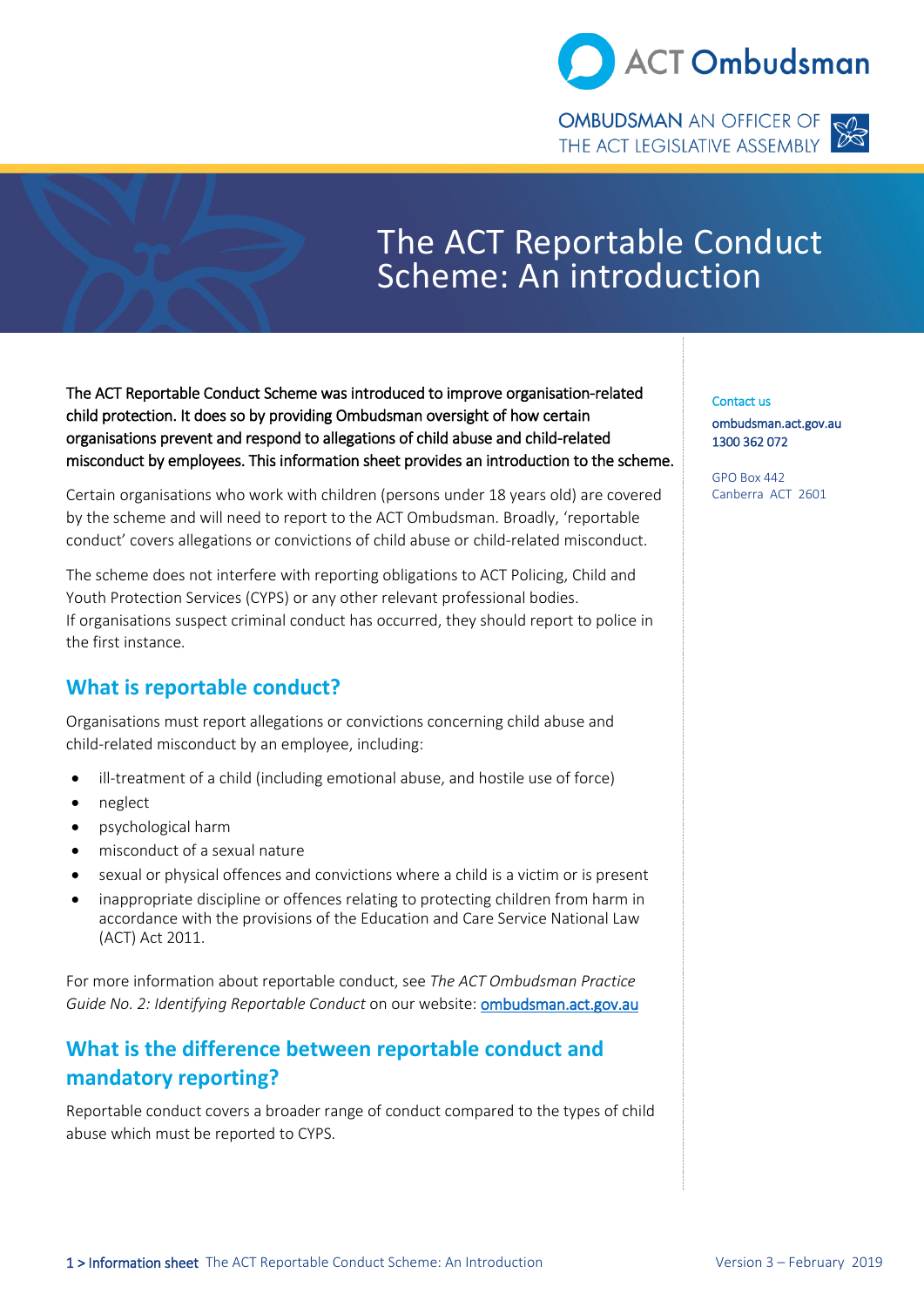This means organisations may become aware of an allegation or conviction that is reportable to the Ombudsman, but is not conduct which must be mandatorily reported to CYPS.

Likewise, an organisation may need to report an allegation to CYPS, but if it does not involve an employee (for example, the allegation is against a parent or patient), there is no requirement to report to the Ombudsman.

## **Who is an organisation and who is an employee?**

#### **Organisations**

Organisations covered by the scheme are referred to as 'designated entities' and include:

- all ACT directorates
- health services<sup>1</sup>
- out of home care, kinship and foster care
- residential care organisations
- government and non-government schools
- a religious body<sup>2</sup>
- child care services
- education and care service providers, including after school care.

Some organisations providing services to children that are not covered under the scheme include:

- sporting clubs
- organisations which provide instruction in a particular activity (e.g. ballet, piano, swimming)
- Scouts and Girl Guides
- Universities.

The scheme also does not cover personal arrangements made for the education and care of children (e.g. babysitting arrangements or private tuition).

#### Employees

All employees under contract of employment with a designated entity are included in scope of the scheme. This includes employees that do not work directly with children. Volunteers, contractors or employees of an organisation providing services on behalf of a designated entity, are also considered to be employees, but only if they are engaged to provide services to children.<sup>3</sup>

For a religious body, an employee includes:

- a minister of religion
- a religious leader or an officer of the religious body
- a person under a contract of employment
- a person engaged by the religious body to provide services, such as a volunteer or contractor (regardless of whether or not they provide services to children).

**ACT Ombudsman** 

 $^1$  Health services means hospital and ambulance services as well as services provided by a public health facility. See s 17EA(2) of the *Ombudsman Act 1989* (ACT).

<sup>&</sup>lt;sup>2</sup> See the definition of 'religious body' in s  $17EA(2)$ .

<sup>&</sup>lt;sup>3</sup> Note that the requirement to provide services to children does not apply in the case of religious bodies.